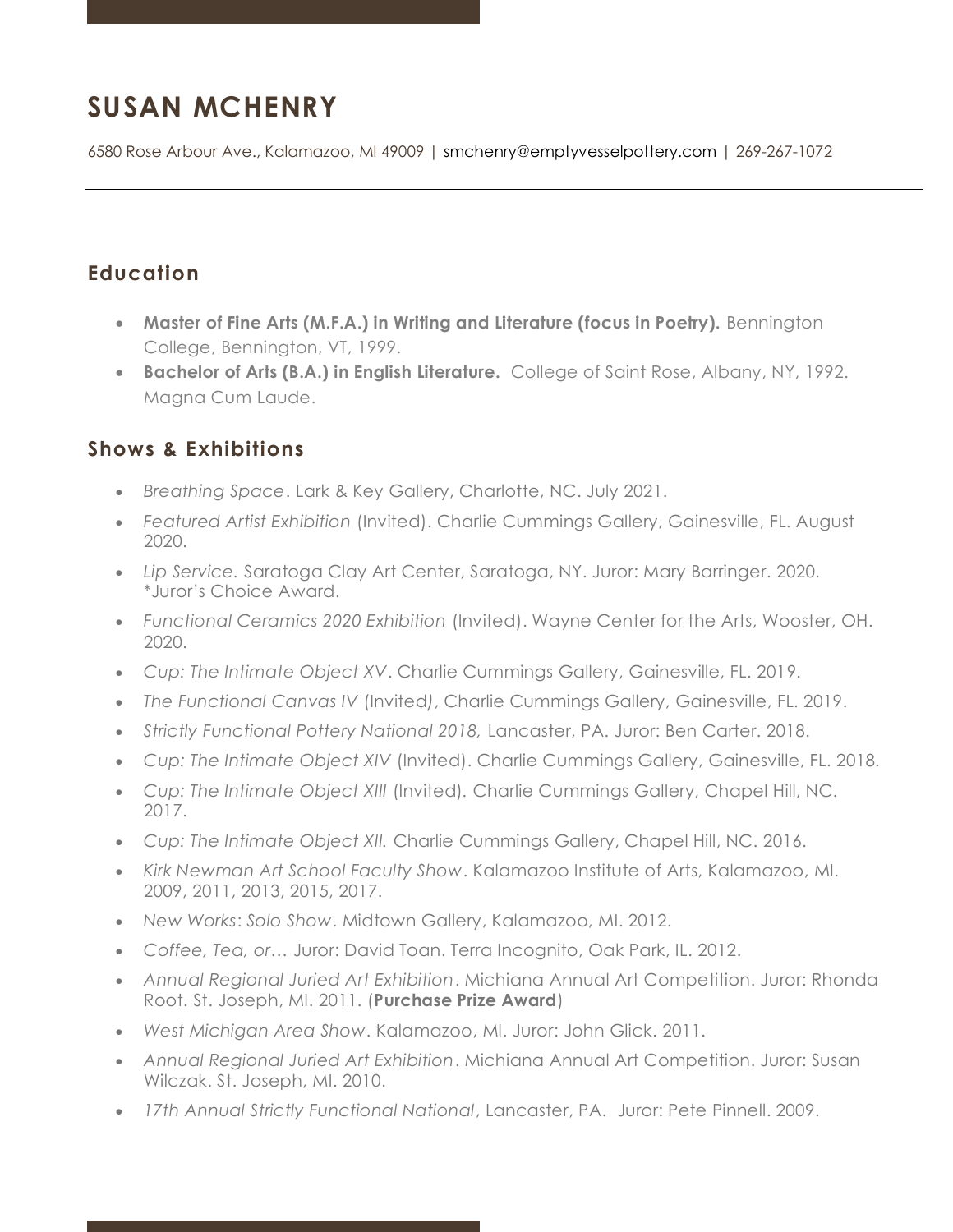- *Annual Regional Juried Art Exhibition.* Michiana Annual Art Competition. Juror: Marvin Bartel. St. Joseph, MI. 2009.
- *National Juried Cup Exhibition*. Juror: Pete Pinnell. LUX Center for the Arts, Lincoln, NE. 2009.

### **Publications & Press**

- McHenry, Susan. "Elena Vasilantonaki: Finding a Sense of Place." Ceramics Monthly, January 2022, pp. 42-46.
- McHenry, Susan. "Virginia Felix: Enlivened By Words and Nature's Art." Ceramics Monthly, December 2021, pp. 30-33.
- McHenry, Susan. "Seth Charles: Inner and Outer Landscapes." Ceramics Monthly, March 2021, pp. 42-45.
- McHenry, Susan. "Andy Bissonnette: Seeking Order in Symmetry." Ceramics Monthly, March 2021, pp. 32-37.
- McHenry, Susan. "Theo Uliano: State of Flux." *Ceramics Monthly*, September 2020, pp..
- McHenry, Susan. "Studio Visit." *Ceramics Monthly,* September 2019, pp. 28-31.
- *SW Michigan Spark Magazine*. Interview with Zoe Fulsom. November 2016.
- *Kalamazoo Lively Arts*. Featured segment. 2013.

## **Teaching Experience**

- **Kalamazoo Institute of Arts, Kalamazoo, MI. Ceramics Instructor/Lead Instructor for Red Earthenware.** 2010-present. Adult classes in beginning and advanced wheel throwing and hand building.
- **Park Trades Center, Kalamazoo, MI. Instructor for Maple Street Middle School.** 2011. Taught summer program in ceramics for middle school students. Curated gallery exhibition of student work.
- **Kalamazoo Institute of Arts, Kalamazoo, MI. Children's Instructor.** 2007-2010. Taught multimedia art classes, art camps, and ceramics classes to children and teens ages 4- 17**.**
- **Bennington College, Bennington VT. July Program/Reading & Writing Specialist.** July 2000. Worked with high school students in a one-on-one setting; offered help with reading and writing difficulties, specifically building grammar, study, and reading comprehension skills.
- **College of St. Rose**, **Albany, NY. Writing Center Tutor.** January 1995-December 1995. Assisted undergraduate and graduate students, in a one-on-one setting, in identifying and amending grammatical problems and overall writing difficulties. Additional responsibilities included maintenance of student progress reports and files.

# **Ceramics Positions**